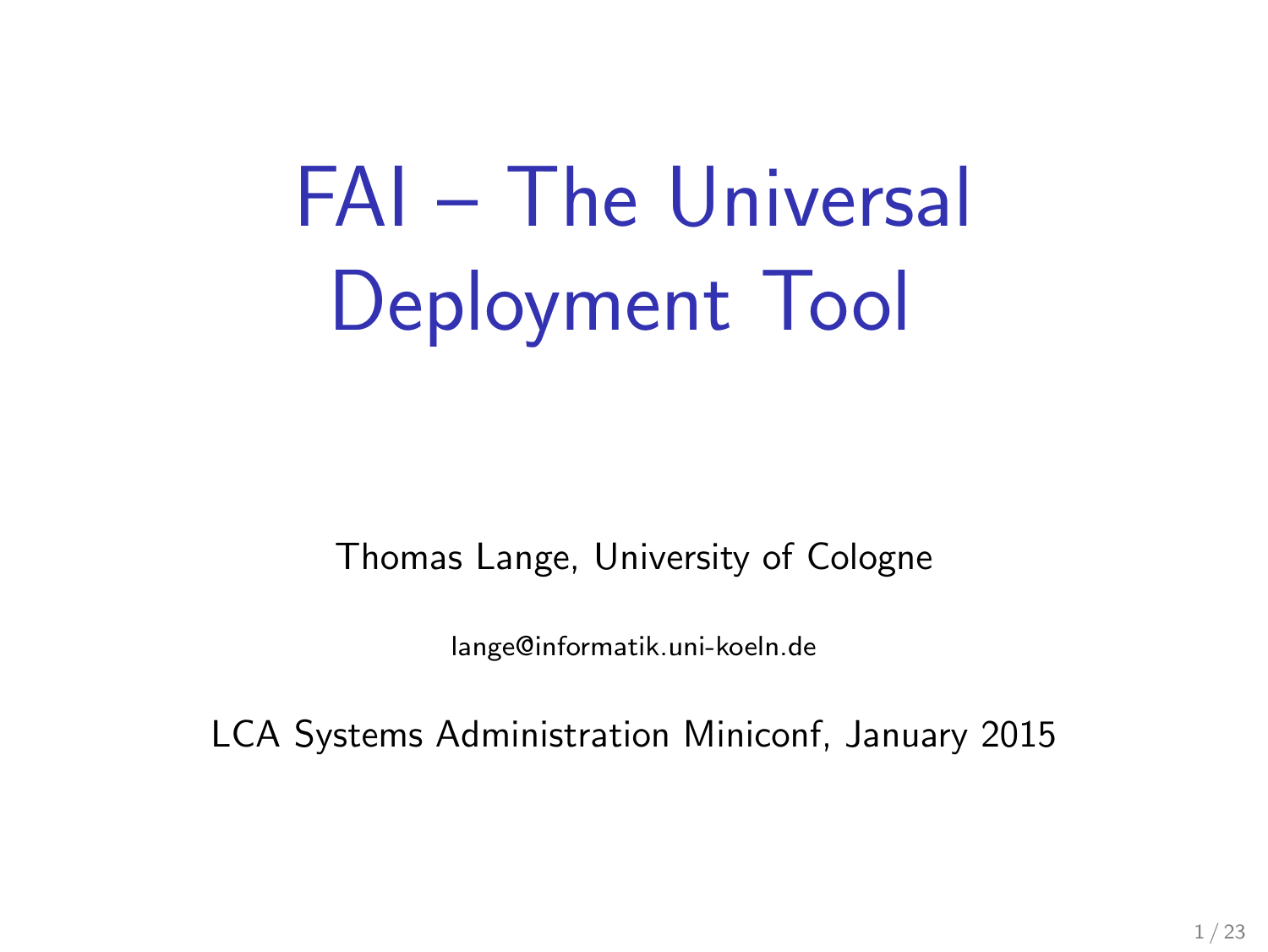#### finger lange@localhost

#### ► whoami

- ▶ Diploma in computer science, University of Bonn, Germany
- ▶ Sysadmin since over two decades
- ► SunOS 4.1.1 on SPARC hardware
- ▶ Solaris Jumpstart
- ▶ Started FAI in 1999
- ▶ 1999 first cluster  $(16×$  Dual PII 400 MHz)
- $\blacktriangleright$  Debian developer since 2000
- $\blacktriangleright$  Several talks and tutorials:

Linux Kongress, Linuxtag, DebConf, SANE, LCA, FOSDEM, CeBit, OSDC, UKUUG, FrOSCon, Chemnitzer Linuxtag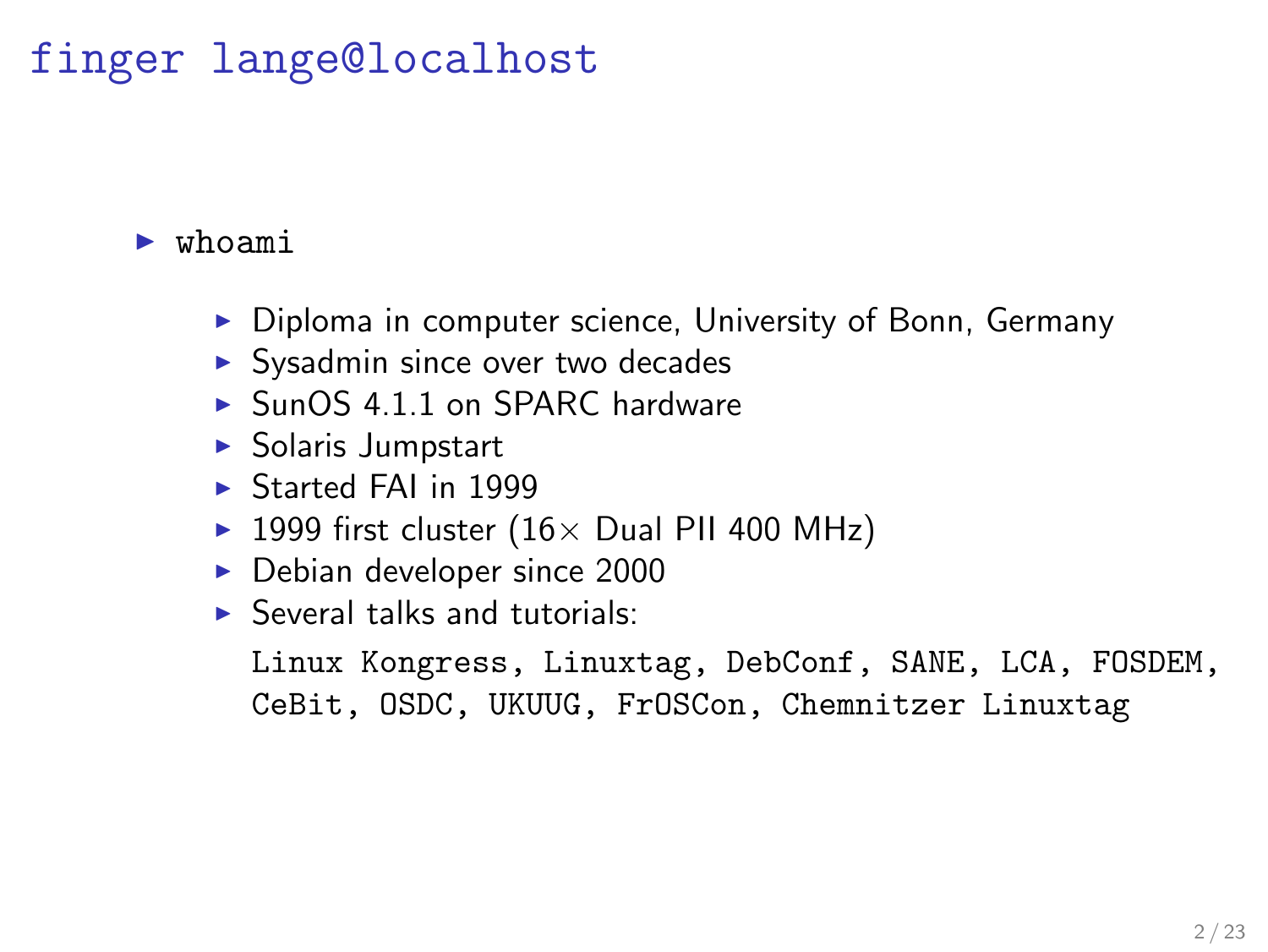#### What is a deployment?

- $\blacktriangleright$  FAI = Fully Automatic Installation
- $\blacktriangleright$  Making a computer ready to work
- $\blacktriangleright$  From power-off to applications running
- $\blacktriangleright$  It's all about software packages
- $\blacktriangleright$  Installation and configuration
- $\triangleright$  Central administration and control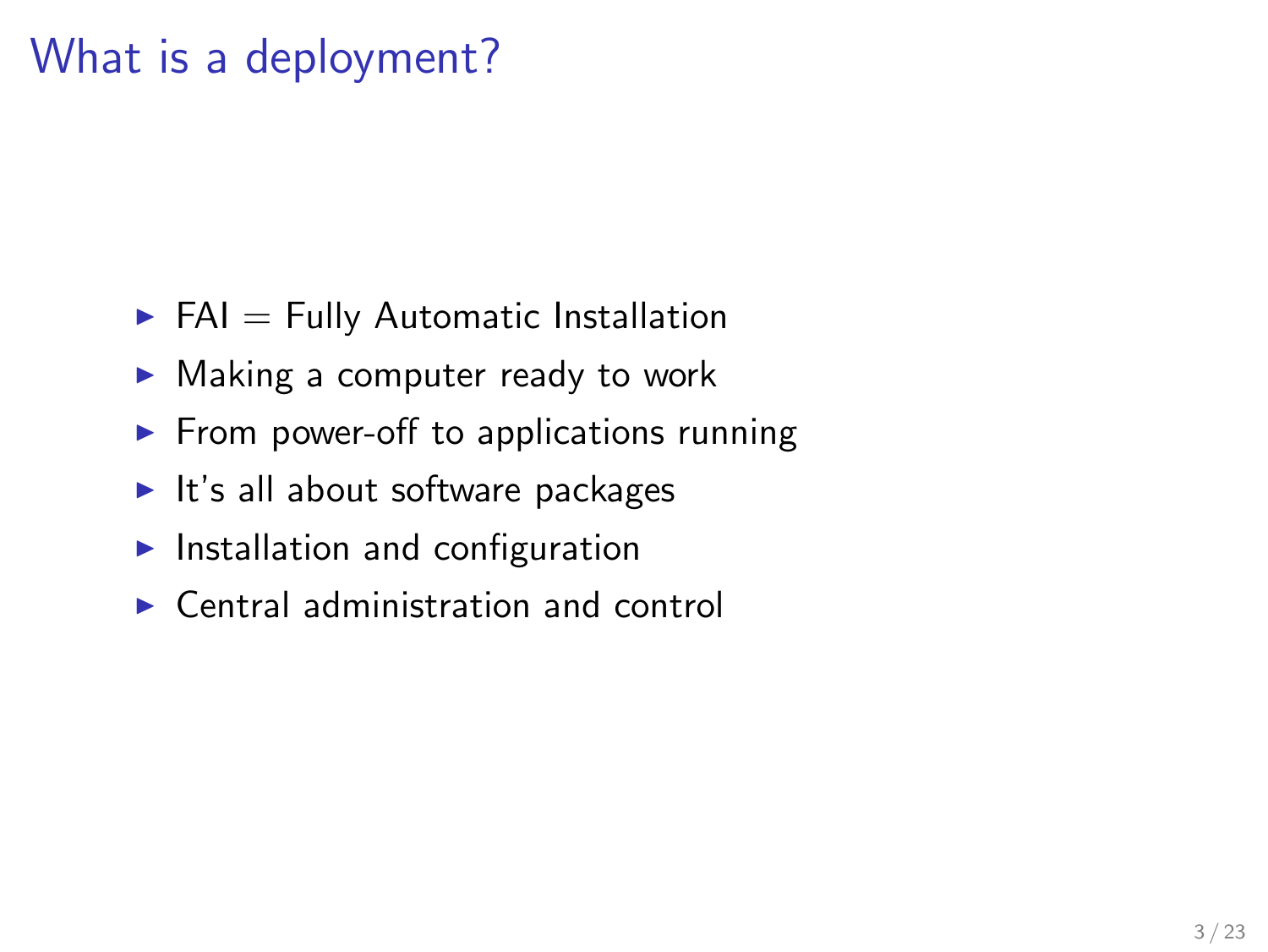#### What is FAI?

- ► FAI does everything a sysadmin (you!) has to do, before users can log in to a brand new computer for the first time
- ▶ Server based tool for a script based automatic installation
- $\triangleright$  Installs and configures the OS and all applications
- ▶ No master or golden image needed
- $\triangleright$  Class system provides modularity
- $\blacktriangleright$  Flexible and easy to expand with hooks
- It can't plan your installation :-( but
- ▶ Plan your installation and FAI installs your plan! :-)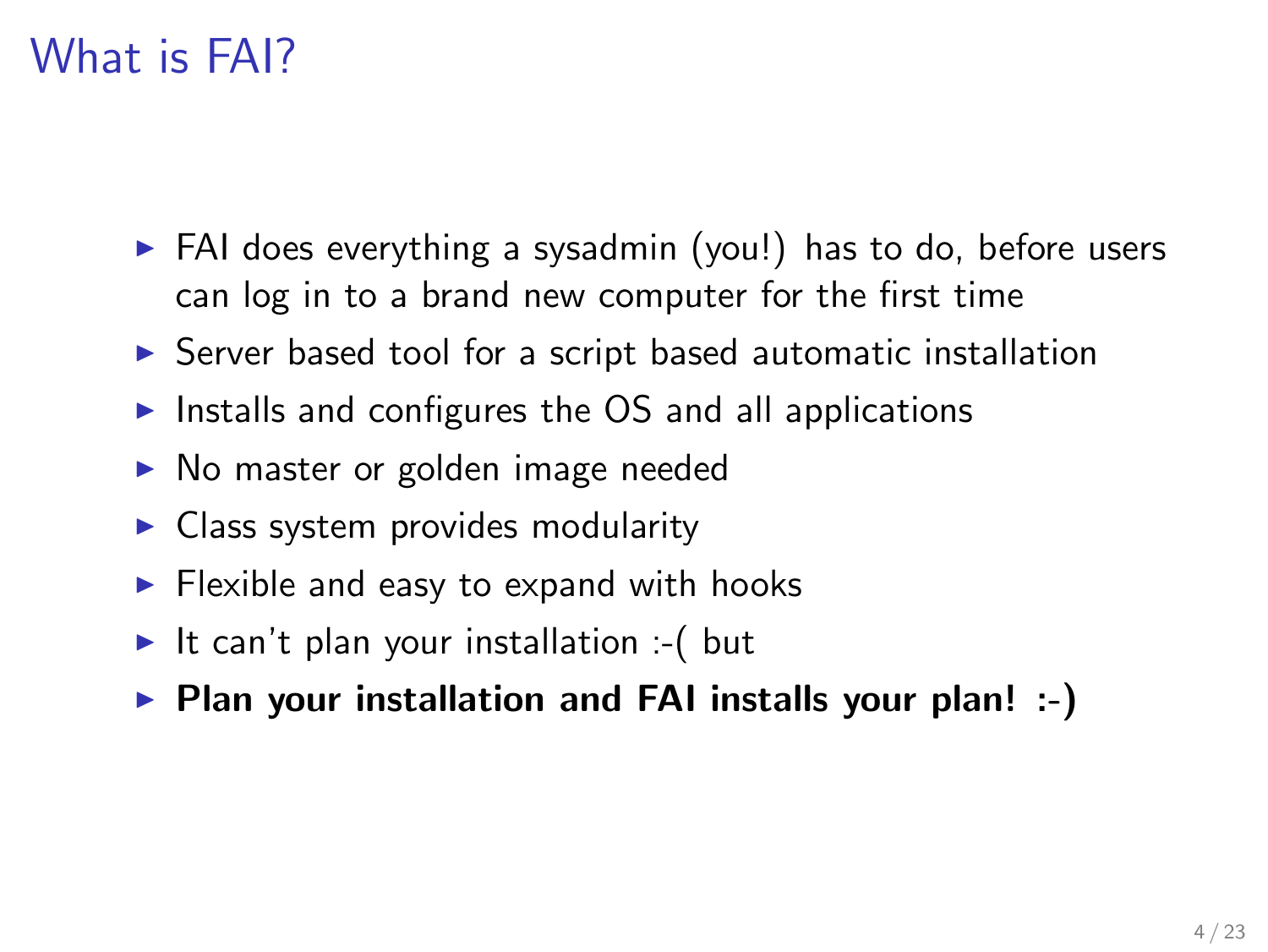#### FAI overview

# install server install client



- $\blacktriangleright$  The configuration is stored on the install server
- $\triangleright$  The installation runs on the client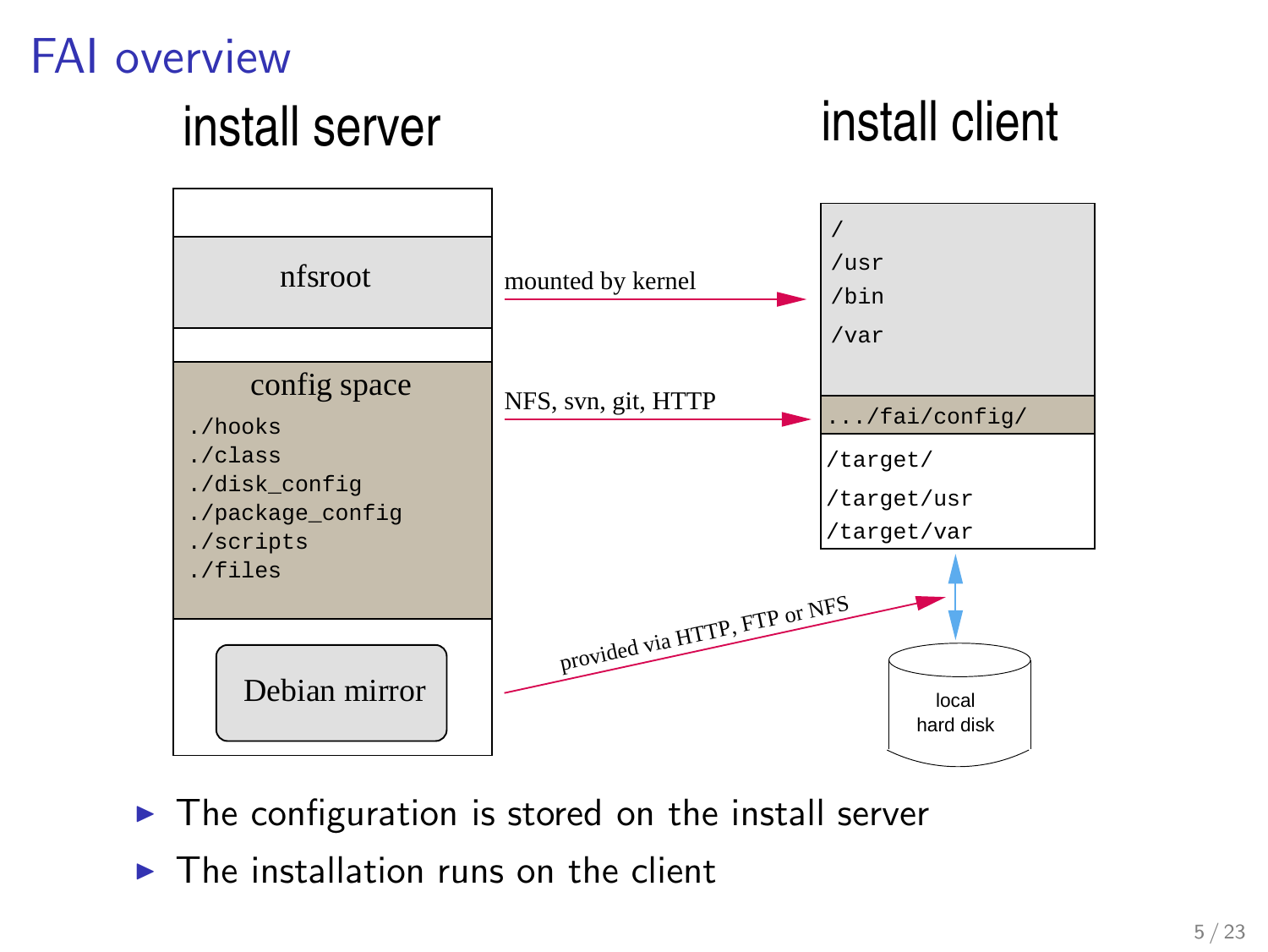#### Parts of an installation I

- ▶ Plan your installation!
- ▶ PXE boot (DHCP, TFTP)
- ▶ Install client runs as diskless client (aufs for rw access)
- $\triangleright$  Define Classes and variables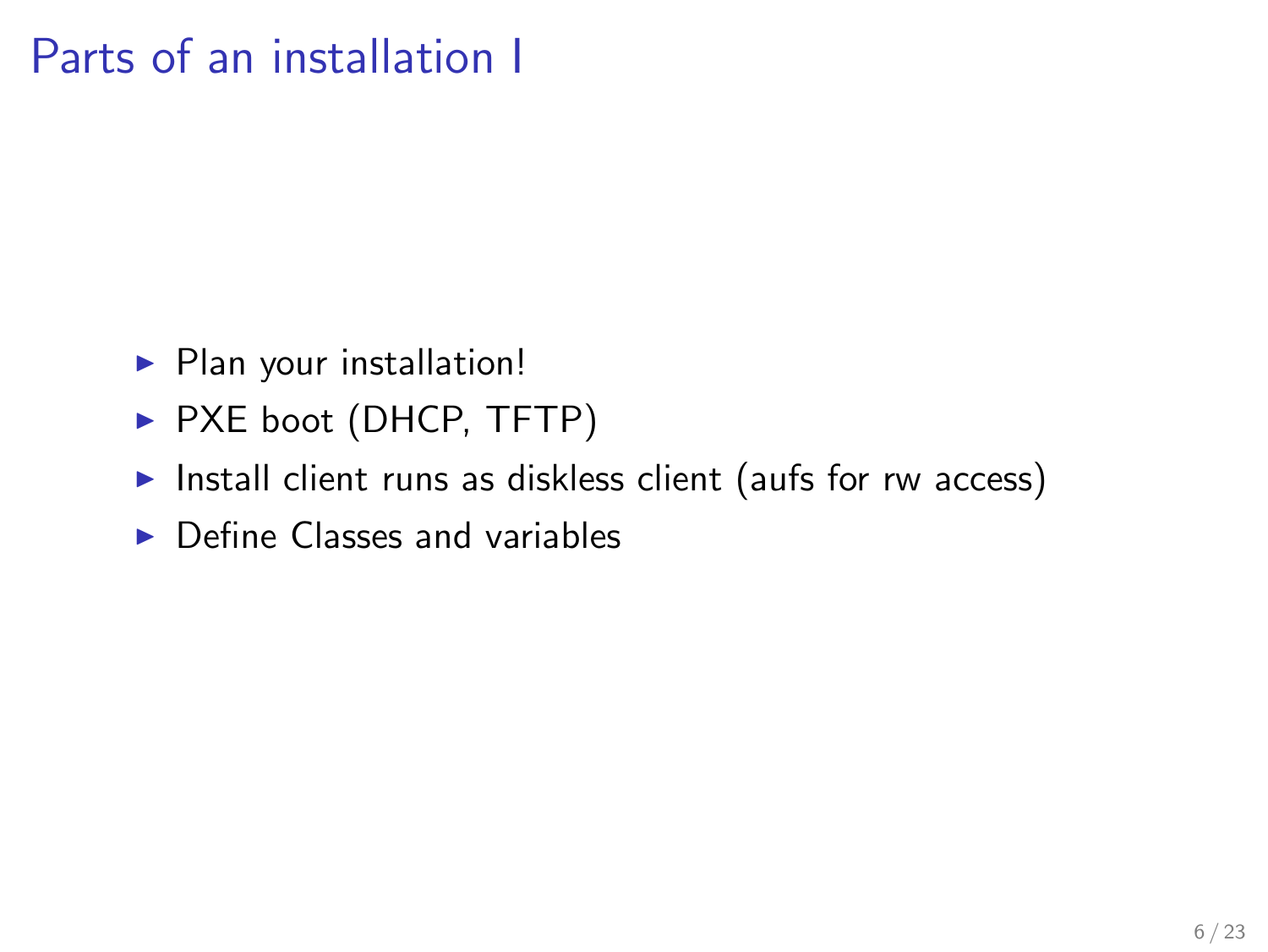#### Parts of an installation II

- $\triangleright$  Create partitions on local hard disk
- $\blacktriangleright$  Create file systems
- $\triangleright$  Install software packages (OS and applications)
- $\triangleright$  Configure and customize packages (using scripts)
- ► Boot new system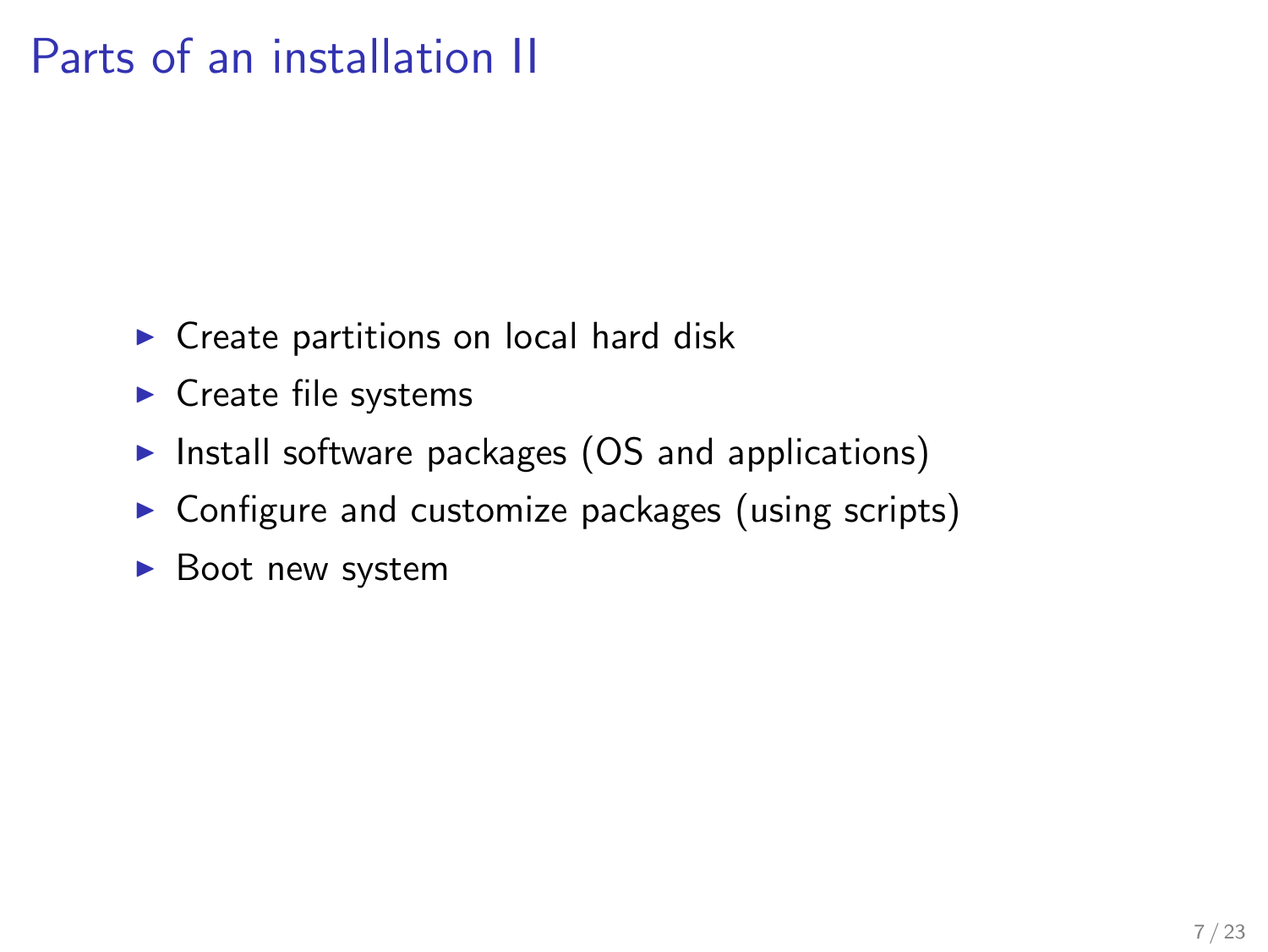#### The class concept of FAI

- $\triangleright$  You can group a list of hosts by using a class
- $\triangleright$  A host may belong to multiple classes
- ▶ Examples: FAIBASE GRUB DESKTOP GNOME demohost LAST
- $\triangleright$  Order of the classes defines the priority from low to high
- $\triangleright$  All parts of the installation are using the classes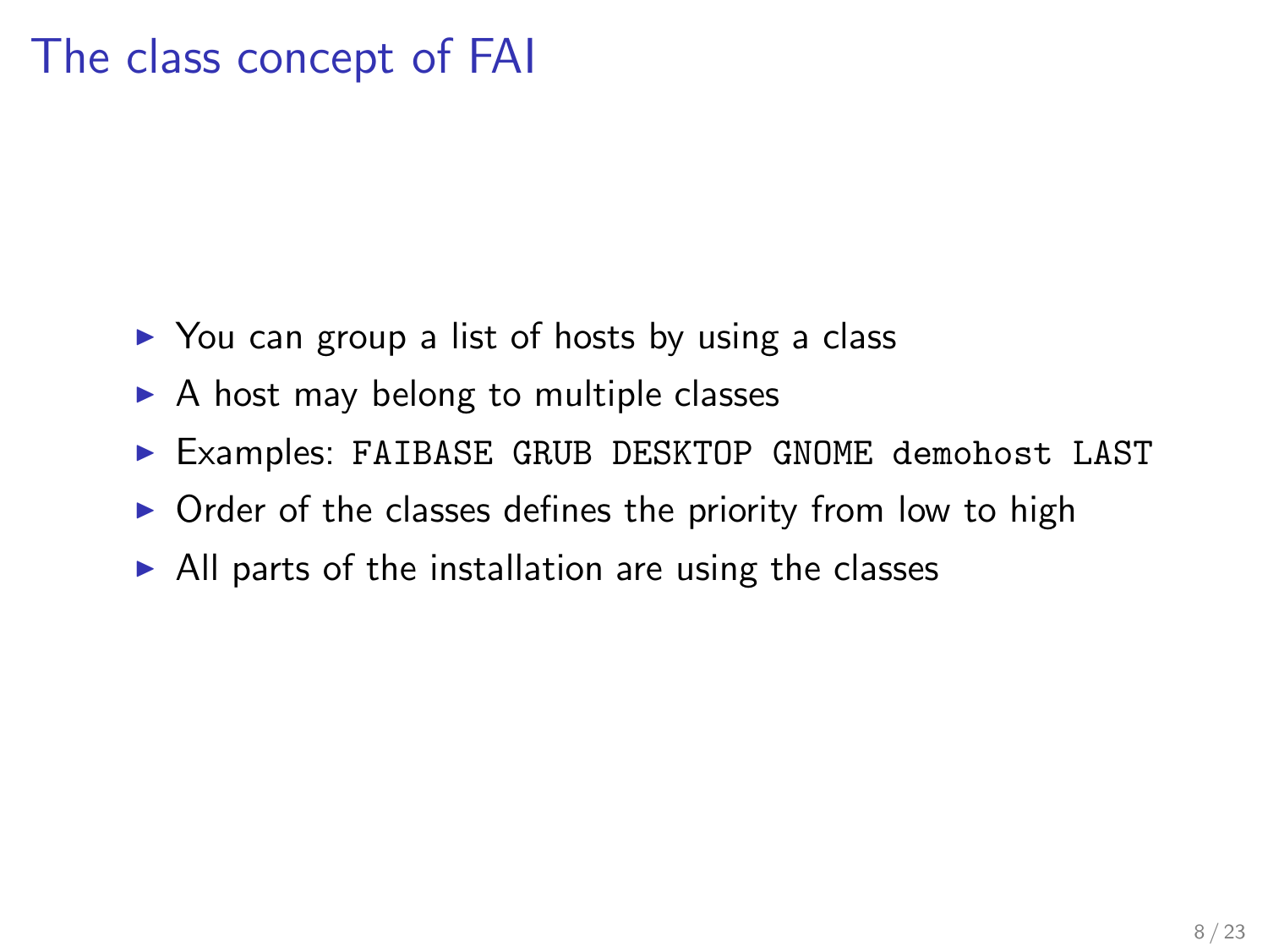## The config space

- |-- class/
	- | |-- 10-base-classes
	- | |-- 50-host-classes
	- | |-- FAIBASE.var
		- $'$ -- GERMAN.var
- |-- disk config/
	- | |-- FAIBASE
	- | |-- DESKTOP
		- $'-$  foobar $04$
- |-- basefiles/
- |-- package config/
	- | |-- FAIBASE
		- | |-- DESKTOP
		- | |-- GERMAN
		- | |-- GNOME
		- $' = -$  server $07$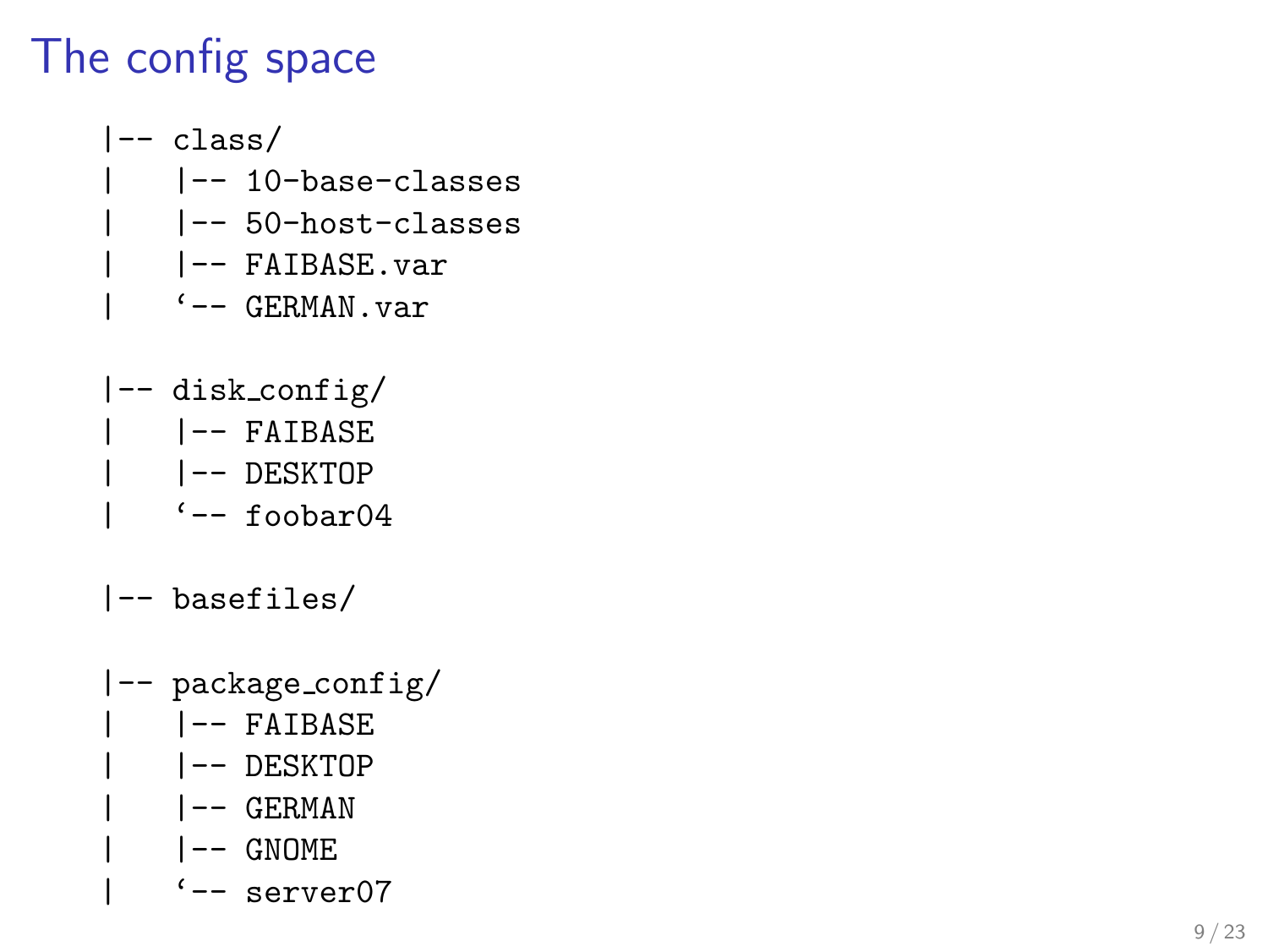#### Defining classes

Example: .../class/10-base-classes:

#! /bin/sh

```
dpkg --print-architecture \mid tr a-z A-Z # AMD64, I386
case $HOSTNAME in
   demohost)
        echo "FAIBASE DHCPC DEMO" ;;
    gnomehost)
        echo "FAIBASE DHCPC DEMO XORG GNOME";;
esac
case $IPADDR in
    123.45.6.*) echo "CS_KOELN DESKTOP NET_6" ;;
esac
ifclass -o AMD64 I386 && echo "GRUB"
```
lspci | grep -q MATROX || echo "MATROX"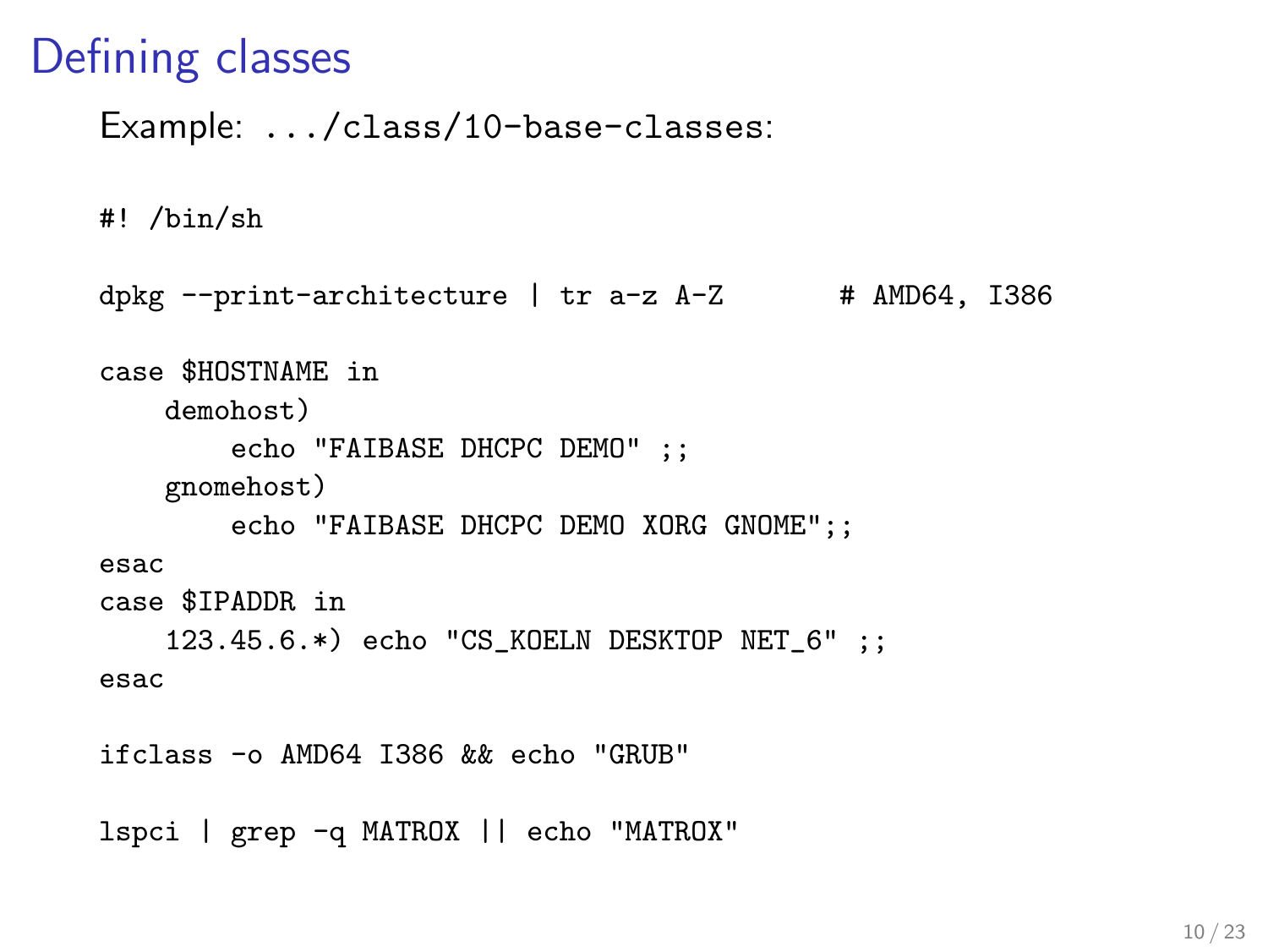#### Variables

Example: .../class/FAIBASE.var:

FAI\_ALLOW\_UNSIGNED=1

KEYMAP=de-latin1-nodeadkeys  $UTC = yes$ TIMEZONE=Europe/Berlin

ROOTPW='\$1\$kBn.MWcO.B\$djxB38B7dMkplhJHPf2d1' LOGUSER=fai

YPDOMAIN=dept-a

- Define your own variables
- $\triangleright$  Use the variables in .../scripts/\*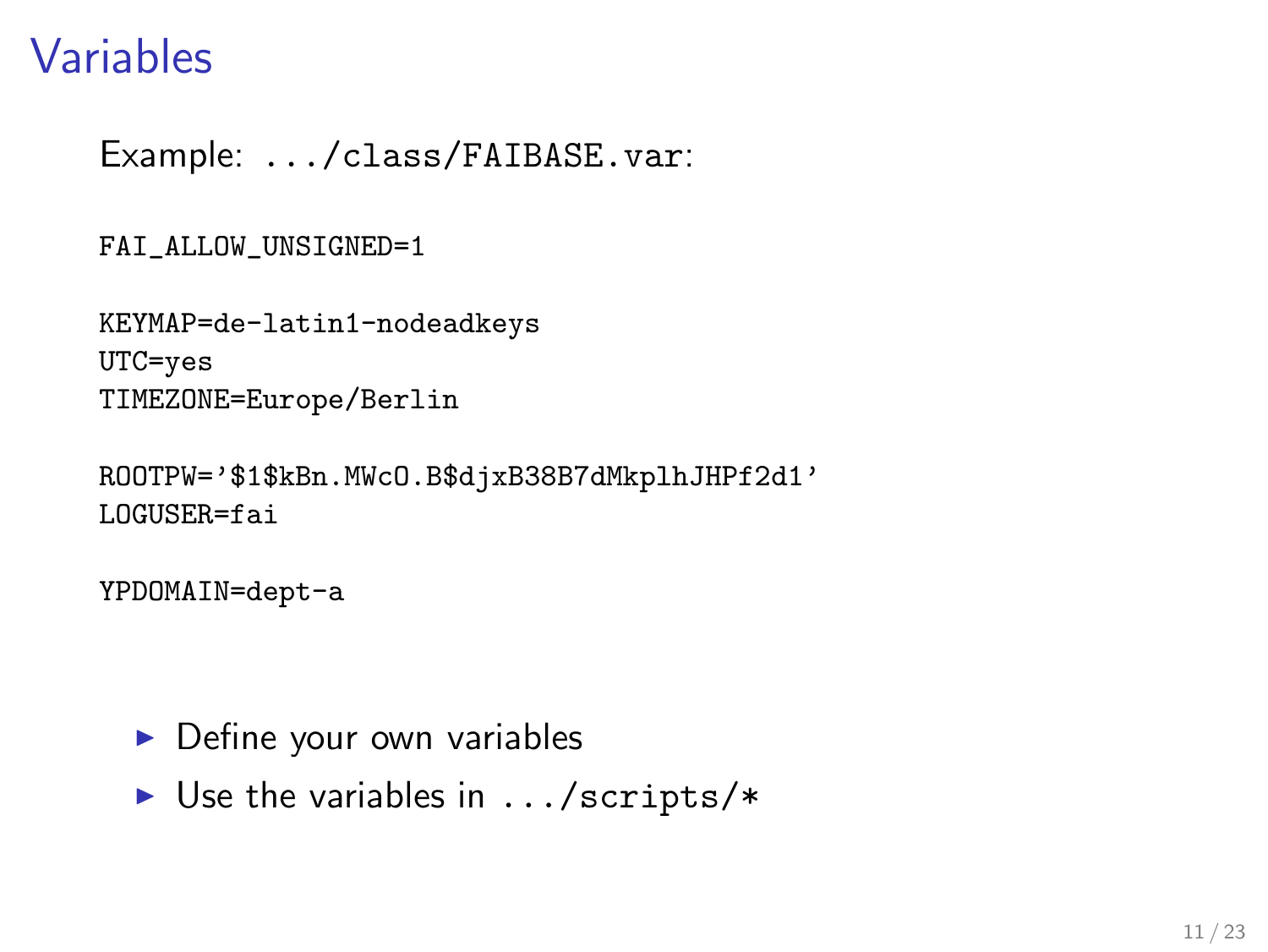#### Disk partitioning

Example: .../disk config/FAIBASE:

disk\_config disk1 preserve\_always:8 fstabkey:uuid

primary / 4G-10G ext4 rw,noatime,errors=remount-ro logical swap 1G swap rw logical /var 1G-2G ext4 rw createopts="-L var -m 5" logical /tmp 1G-2% ext4 rw tuneopts="-c 0 -i 0" logical /home 5G- ext4 defaults

 $\blacktriangleright$  File systems: ext[2,3,4], vfat, xfs, ReiserFS, NTFS, **brtfs**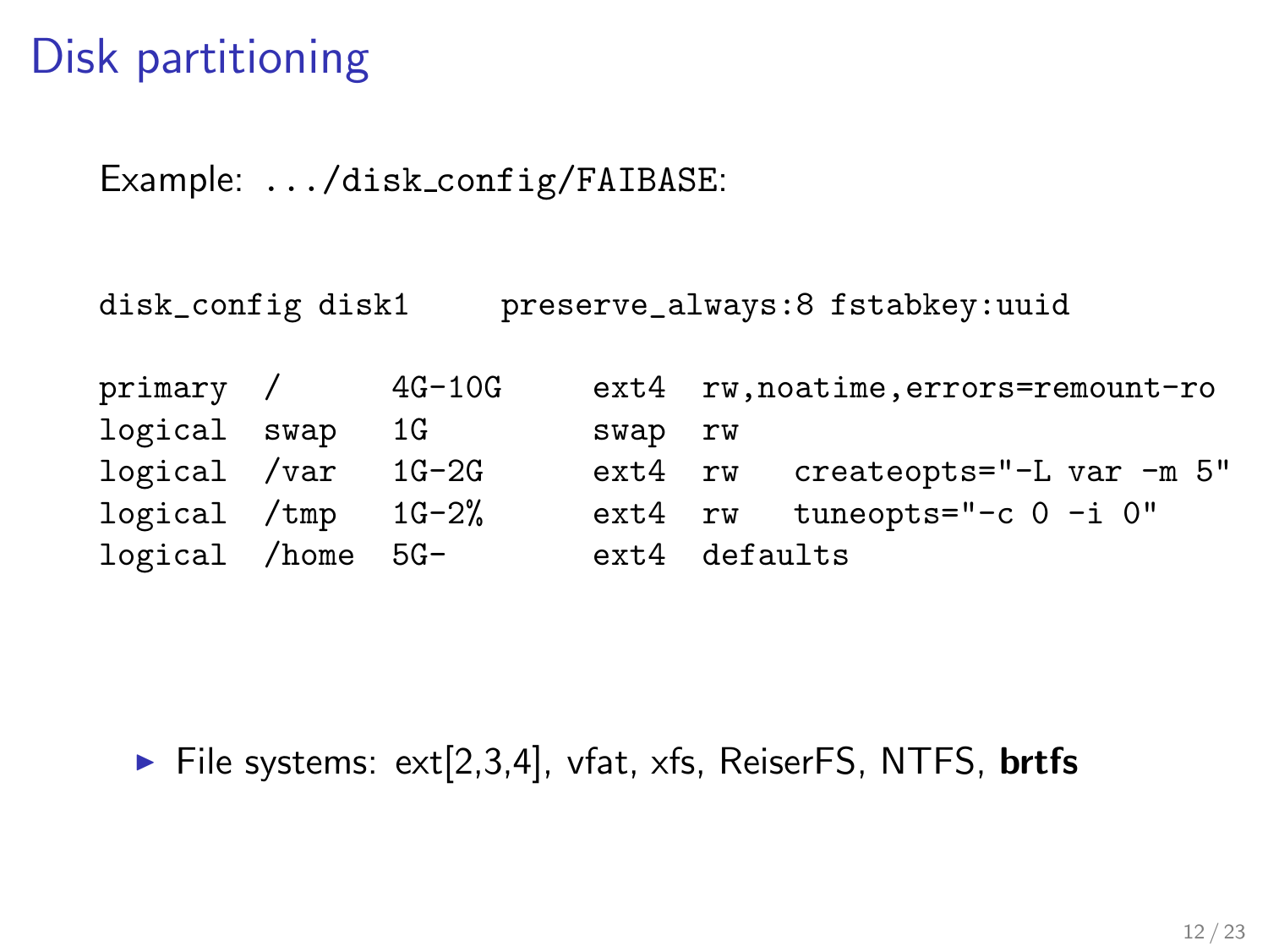### RAID, LVM

| disk_config disk1                    |                          |                                |    |                   |          |                                                        |                                                                          |
|--------------------------------------|--------------------------|--------------------------------|----|-------------------|----------|--------------------------------------------------------|--------------------------------------------------------------------------|
| primary                              | <b>Contract Contract</b> | 50-100                         |    | $ -$              |          |                                                        |                                                                          |
| primary swap                         |                          | 1G                             |    | swap              |          | SW                                                     |                                                                          |
|                                      |                          | $primary - 2G-10G$             |    | $ -$              |          |                                                        |                                                                          |
| $logical - 0-$                       |                          |                                |    | $\qquad \qquad -$ |          |                                                        |                                                                          |
| logical -                            |                          | $0-$                           |    |                   |          |                                                        |                                                                          |
|                                      |                          | disk_config disk2 sameas:disk1 |    |                   |          |                                                        |                                                                          |
| disk_config raid                     |                          |                                |    |                   |          |                                                        |                                                                          |
|                                      |                          | raid1 /boot disk1.1,disk2.1    |    |                   | $ext{4}$ | rw                                                     |                                                                          |
|                                      |                          | raid1 / disk1.3,disk2.3 ext4   |    |                   |          | rw, acl, user_xattr                                    |                                                                          |
| $raid1 - dist1.5, disk2.5$           |                          |                                |    |                   | $ -$     |                                                        |                                                                          |
|                                      |                          | raid1 $-$ disk1.6, disk2.6     |    |                   | $ -$     |                                                        |                                                                          |
| disk_config lvm<br>vg volg1 md2, md3 |                          |                                |    |                   |          |                                                        |                                                                          |
| volg1-usr /usr                       |                          |                                |    |                   |          |                                                        | 8G ext4 rw createopts="-0 dir_index, resize_inode"                       |
| volg1-var /var                       |                          |                                | 2G |                   |          |                                                        | ext4 rw createopts="-0 dir_index, resize_inode"                          |
|                                      |                          |                                |    |                   |          |                                                        | volg1-hl /home/local 10G ext4 rw, acl, user_xattr, noexec, nosuid, nodev |
|                                      |                          |                                |    |                   |          | volg1-es /export/sites 3G ext4 rw createopts="-0 none" |                                                                          |
| volg1-v /vservers                    |                          |                                | 8G | $ext{4}$          |          |                                                        | rw createopts="-0 ^dir_index, ^resize_inode"                             |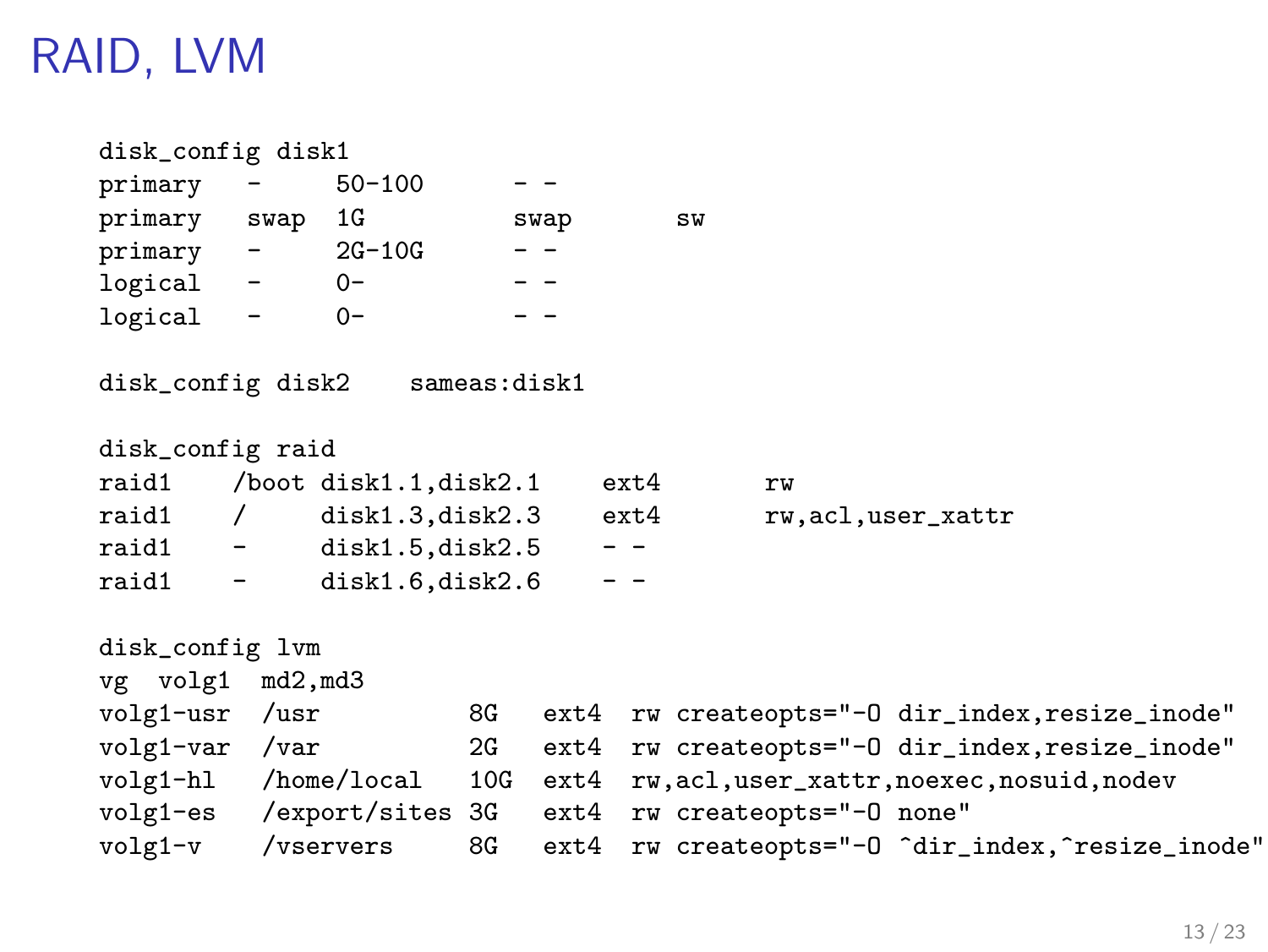#### Software package installation

Example: .../package config/BEOWULF:

# packages for Beowulf clients

PACKAGES aptitude fping ganglia-monitor

```
lam-runtime lam4 lam4-dev libpvm3 pvm-dev mpich
scalapack-mpich-dev
```
PACKAGES install BEOWULF\_MASTER gmetad apache

▶ Supported package tools: aptitude, apt-get, smart, rpm, urpmi, y2pmsh, yast, yum, zypper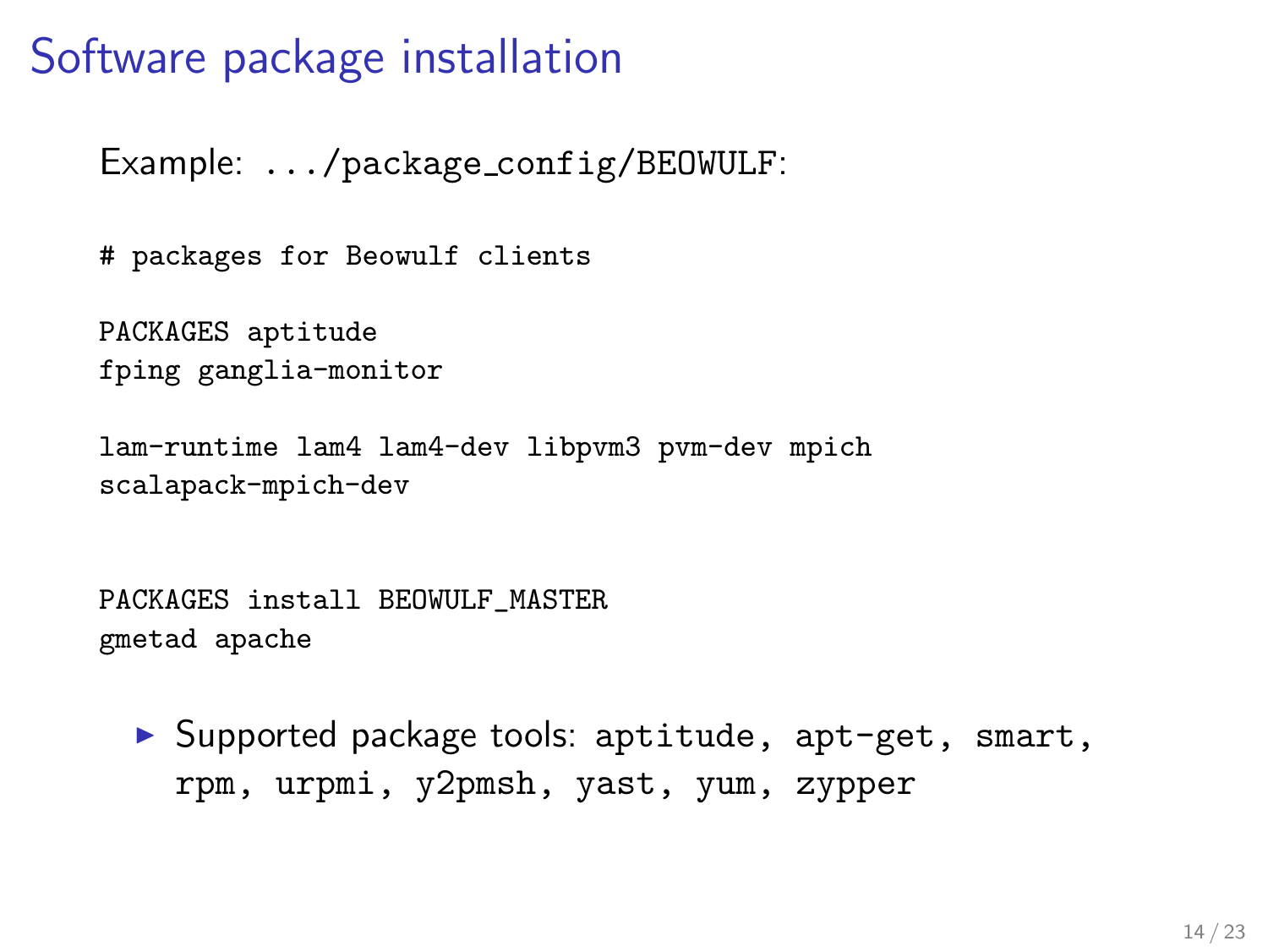#### Scripts and files

```
|-- scripts/
   |-- FAIBASE/<br>|   |-- 10-misc
   | |- 30-interface Bourne shell script
    | | '-- 40-misc Cfengine script
  ' -- DEMO/
     |-- 10-misc Perl script
     | '-- 30-demo Cfengine script
|
'- files/
   '-- etc/
     '-- X11/<br>'-- xorg.xonf/
            |-- FAIBASE
            |-- MATROX
            |--- CAD
            '-- demohost.
```
Bourne shell script

fcopy /etc/X11/xorg.conf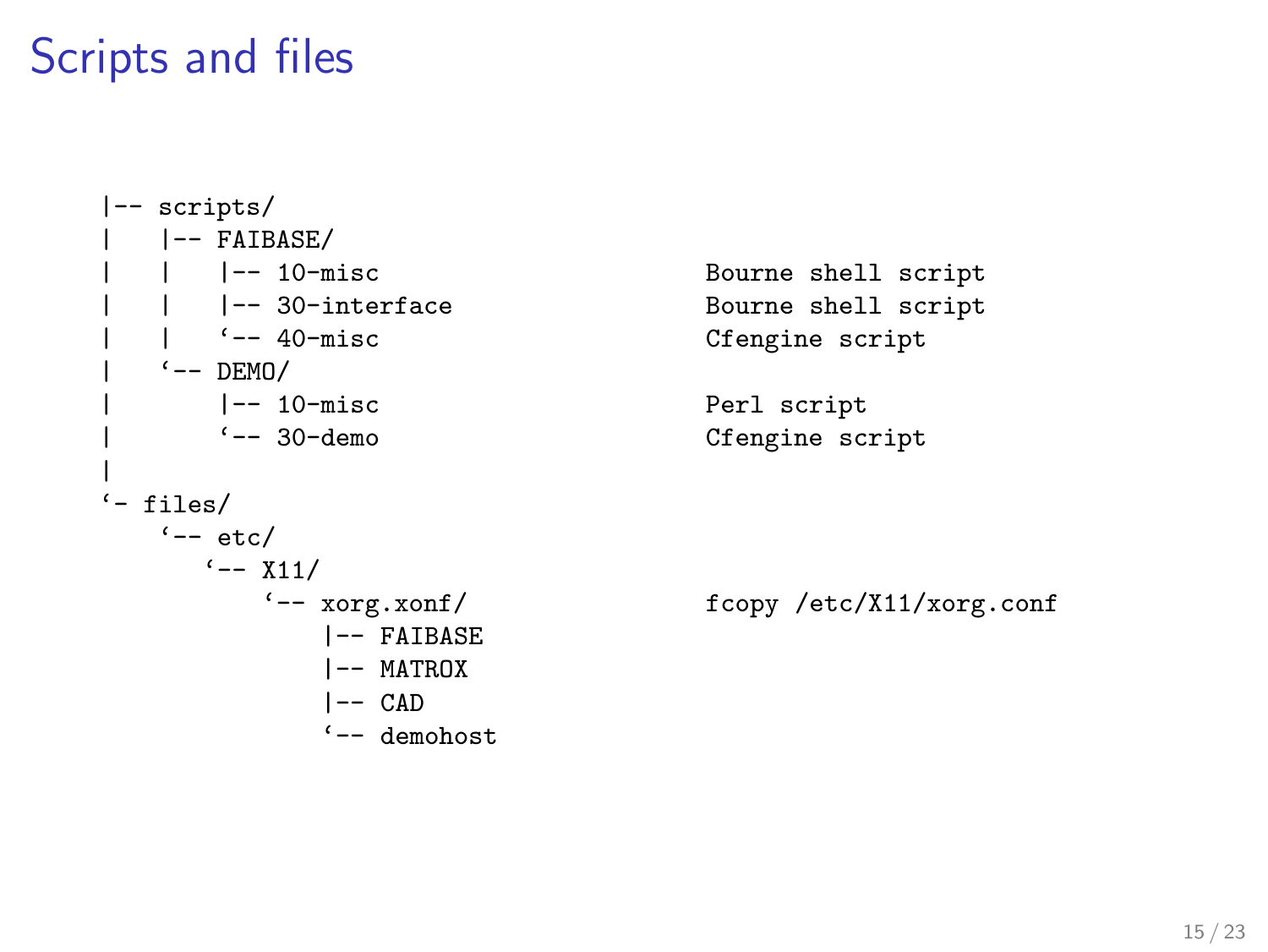#### Config scripts

```
#! /bin/bash
# create NIS/NONIS config
fcopy -M /etc/nsswitch.conf /etc/host.conf
ifclass NONIS && rm -f $target/etc/defaultdomain
if ifclass NIS; then
    echo $YPDOMAIN > $target/etc/defaultdomain
   rm -f $target/etc/yp.conf
   for s in $YPSRVR: do
        ainsl -av /etc/yp.conf "ypserver $s"
        # don't do this! # echo "ypserver $s" >> $target/etc/yp.conf
   done
fi
ainsl -v /etc/fstab "${hserver}:/home /home nfs ro 0 0"
ainsl -av /etc/default/ssh 'SSHD OPTS=-4'
fcopy -Mv /etc/hosts.allow /etc/hosts.deny
fcopy -M /etc/X11/xorg.conf
```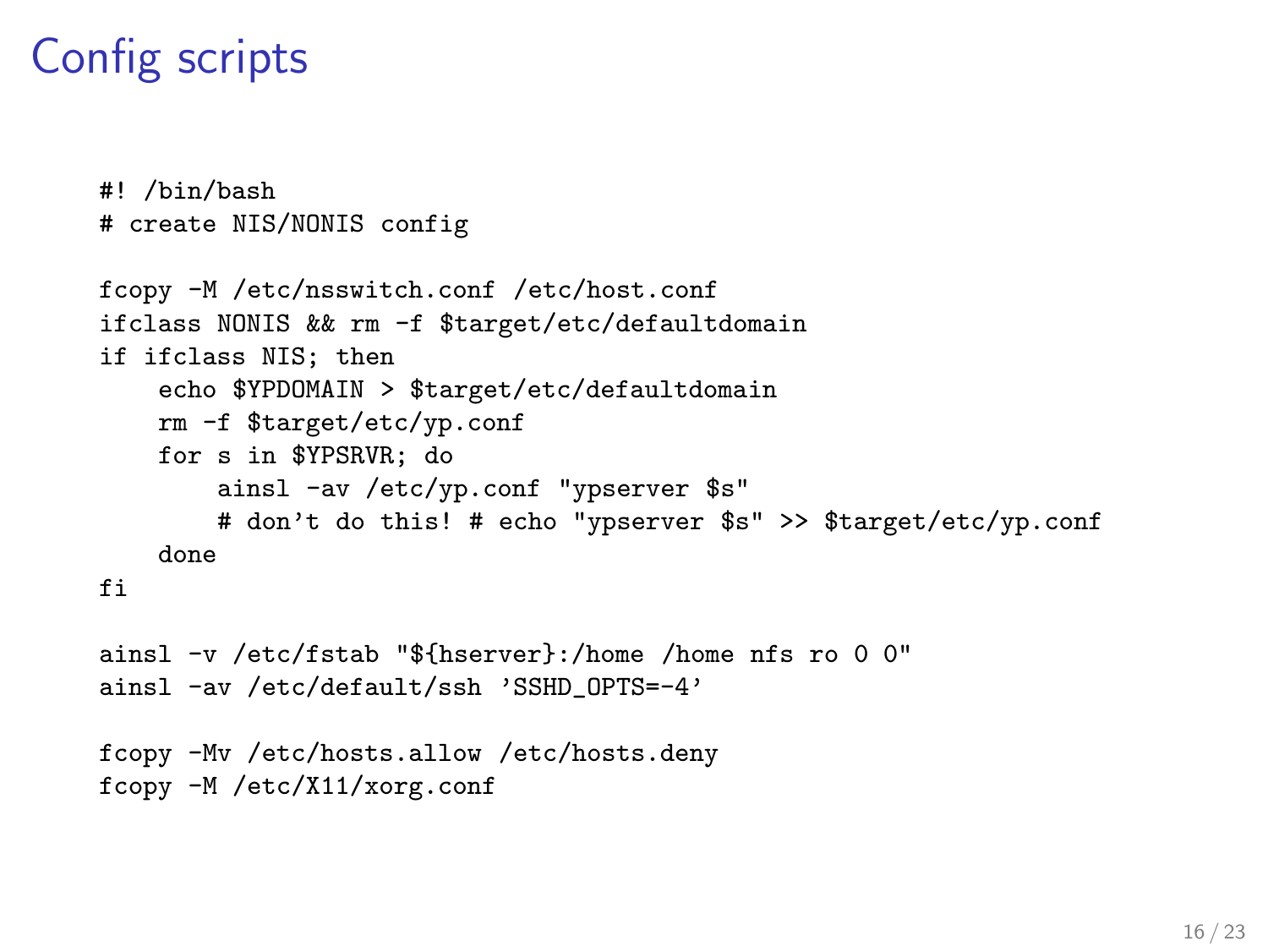#### Installation times

| Host, RAM                 | Software | Zeit     |
|---------------------------|----------|----------|
| E5-2690v2, 3.0 GHz, 128GB | 5.4 GB   | 7 min    |
| Core i7, 3.2 GHz, 6GB     | 4.3 GB   | 7 min    |
| Core i7, 3.2 GHz, 6GB     | 471 MB   | 77 s     |
| Core2duo, 2 GHz, 2GB      | 4.3 GB   | 17 min   |
| Core2duo, 2 GHz, 2GB      | 471 MB   | 165s     |
| Pentium 4, 3 GHz, 1GB     | 2200 MB  | $10$ min |
| Pentium 4, 3 GHz, 1GB     | 1100 MB  | 6 min    |
| Pentium 4, 3 GHz, 1GB     | 300 MB   | 105s     |

- ▶ New Cluster: 36 node, each Gbit, server with 10Gbit
- $\triangleright$  No change of the installation time (426 sec)
- ▶ Max. CPU usage on the server: system  $\langle 13\% \rangle$ , user  $\langle 1.5\% \rangle$
- ▶ 10 Gbit network was saturated for 1 minute  $(98%)$
- $\triangleright$  NFS is **NOT** a bottleneck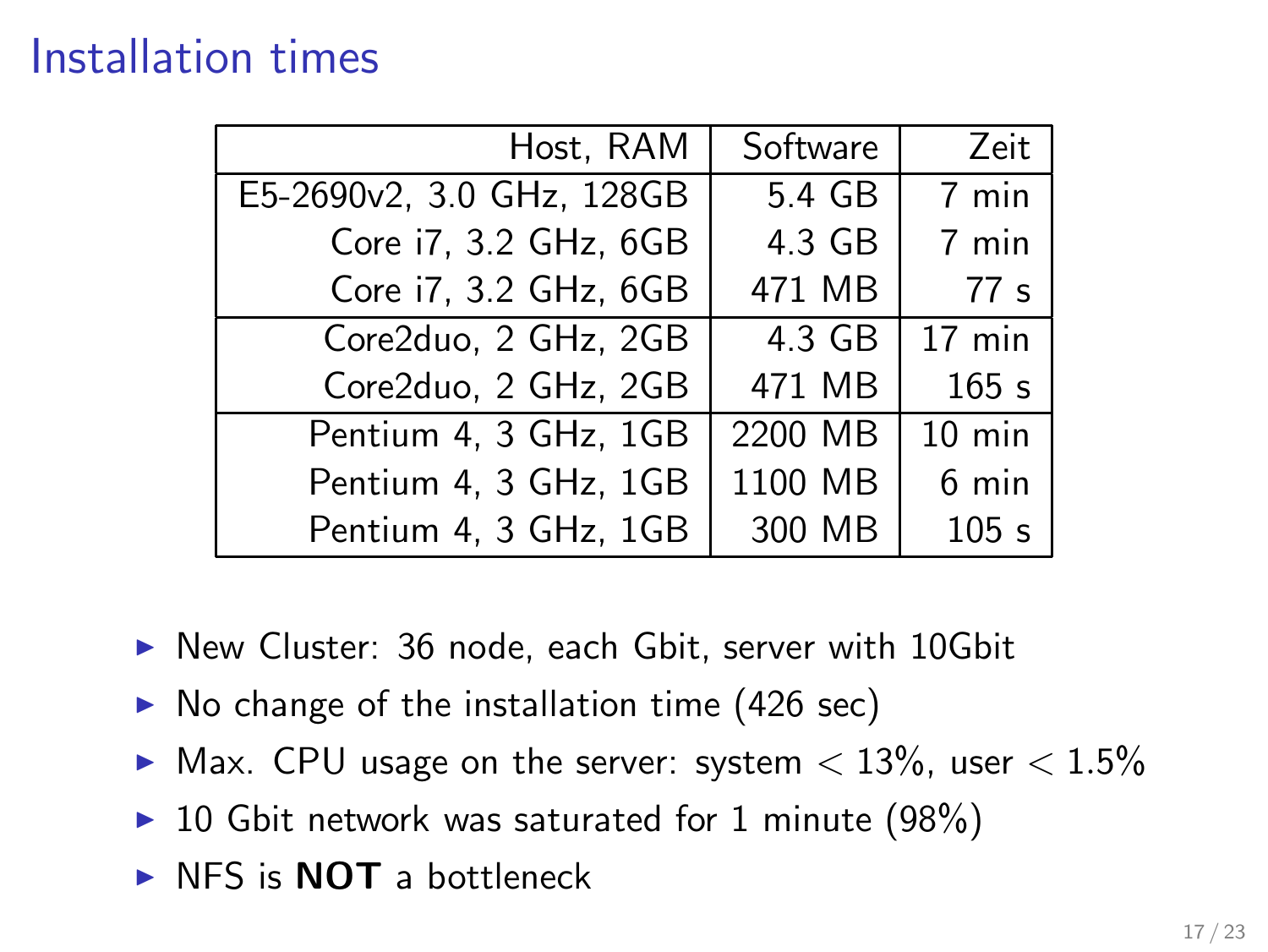#### The universal tool



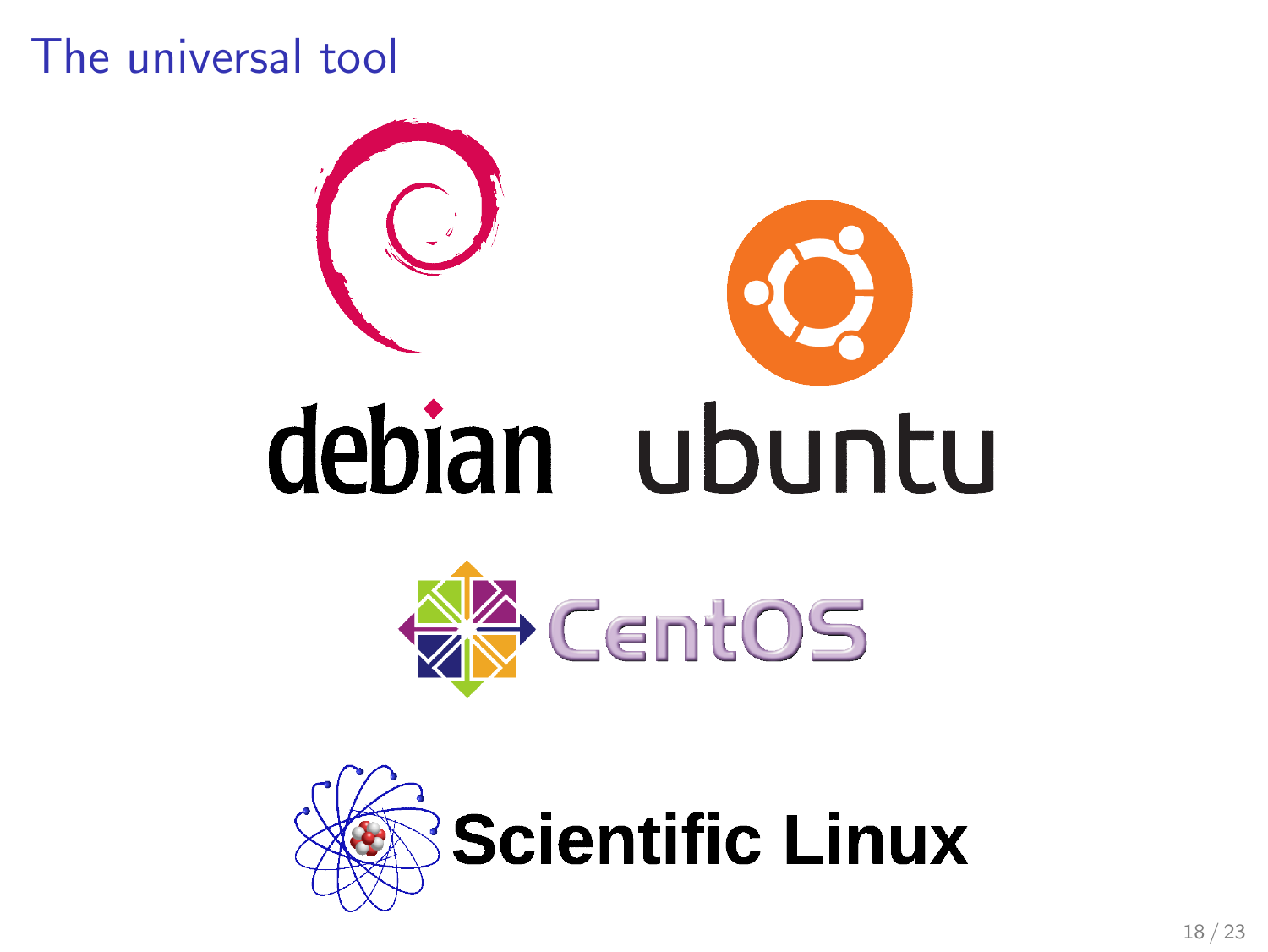### Installing different distributions

- ▶ Booting FAI and disk partitioning does not need modification
- ► You can use a Debian nfsroot when installing CentOS
- ► Use a different base file for each distribution (rinse)
- ▶ Different access to package repository (sources.list, yum.repos.d)
- $\blacktriangleright$  Adjust package names
- $\blacktriangleright$  Adjust customization scripts
- |-- basefiles/
	- |-- CENTOS6\_32.tar.xz
	- |-- CENTOS6\_64.tar.xz
	- |-- CENTOS7\_64.tar.xz
	- |-- SLC6\_64.tar.xz
	- $'-$  UBUNTU 1410.tar.xz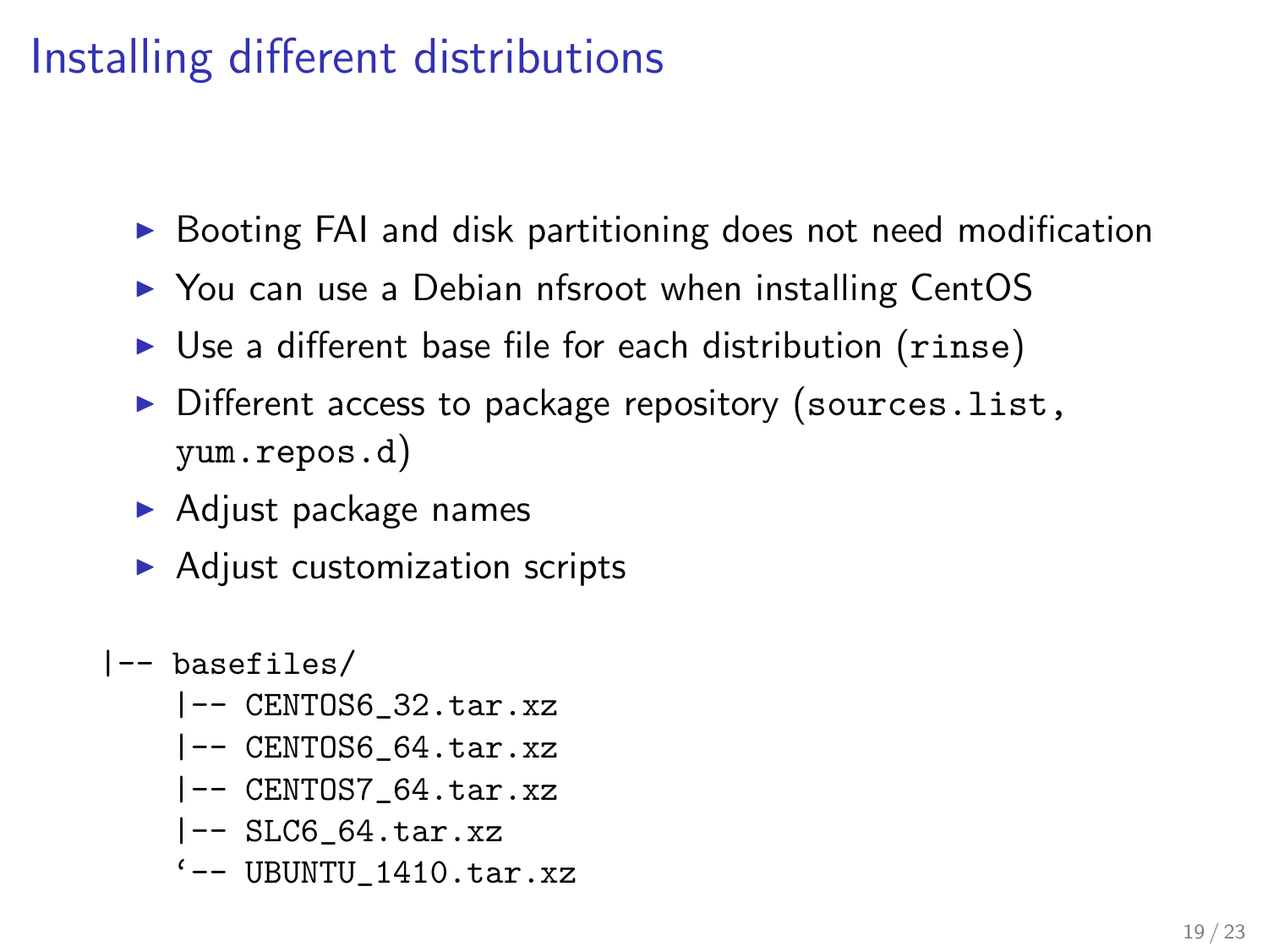#### The universal tool

- $\blacktriangleright$  FAI does not distinguish between
	- $\blacktriangleright$  bare metal
	- $\triangleright$  virtual host
	- $\blacktriangleright$  chroot
	- $\blacktriangleright$  LiveCD
	- ► Golden image
- $\triangleright$  It's always about installing and configuring software packages
- ▶ chroot: fai dirinstall
- $\triangleright$  chroot does not have a hard disk
- $\triangleright$  chroot does not need a kernel
- ► TODO: fai-cloudimage
- $\blacktriangleright$  Maybe: fai-stack  $;-$ )
- ▶ FAI runs on i386, amd64, IA64, SPARC, PowerPC, ALPHA, z10 mainframe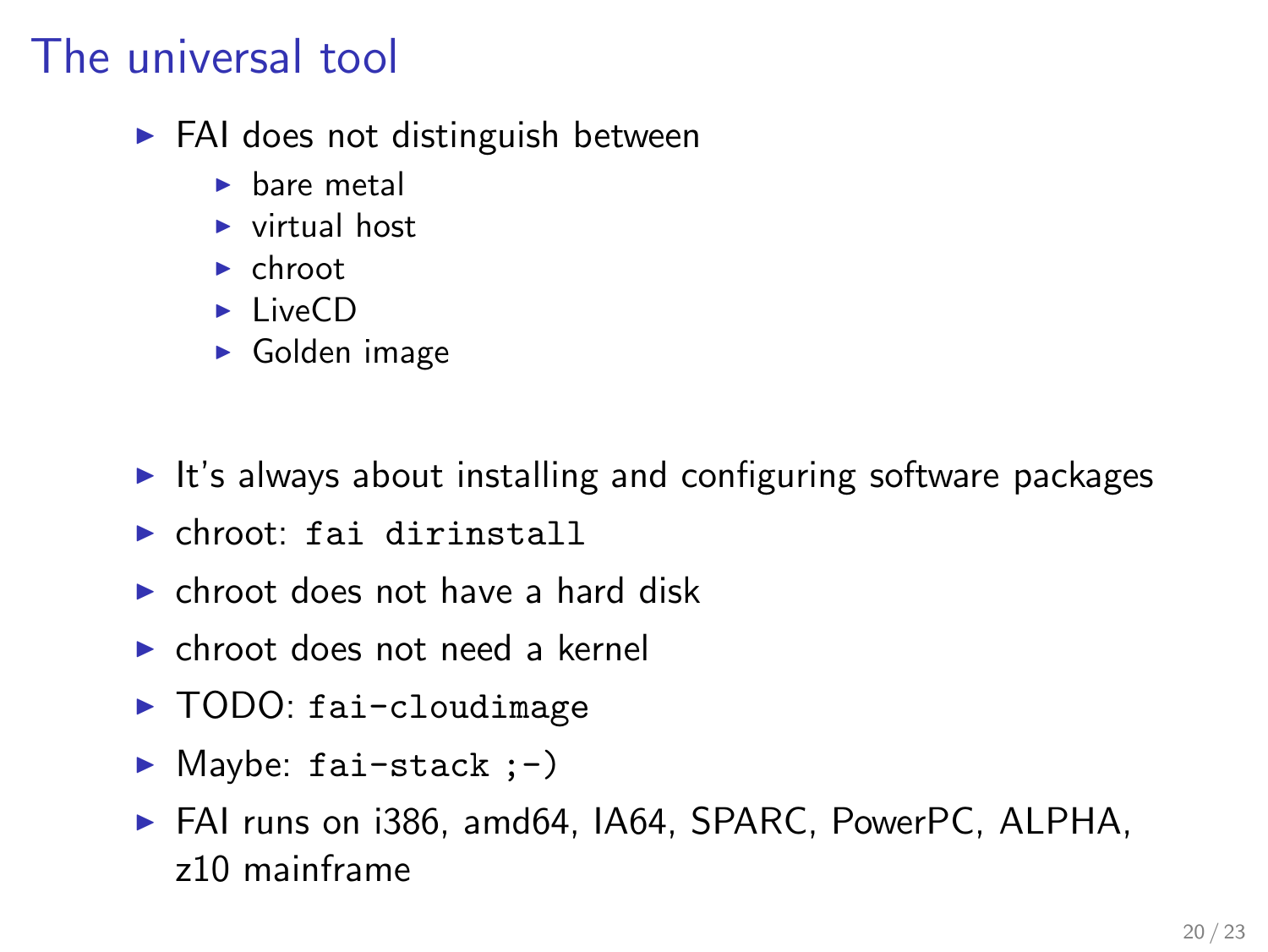#### FAI users

- ▶ Anonymous, financial industry, 32.000 hosts
- ▶ LVM insurance, 10.000 hosts
- ▶ City of Munich, 16.000 hosts
- ▶ Albert Einstein Institute, 1725 hosts
- ▶ Zivit, 260 hosts on two IBM z10 EC mainframes
- $\blacktriangleright$  Archive.org, 200+ hosts
- $\blacktriangleright$  XING AG, 300-400 hosts
- ▶ Opera Software, ∼300 hosts
- ▶ Stanford University, 450 hosts
- ▶ MIT Computer science research lab, 200 hosts
- ▶ The Welcome Trust Sanger Institute, 540 hosts
- ▶ Deutsches Elektronen-Synchrotron, 273 hosts
- ▶ Mobile.de, ~600 hosts
- ▶ Electricité de France (EDF), 1500 hosts
- ▶ BUF, digital visual effects company, 1000 hosts
- ► ETH Zurich, systems group, ~300 hosts
- $\blacktriangleright$  StayFriends, 700+ hosts
- ▶ Grml, creating eight different ISOs, daily builds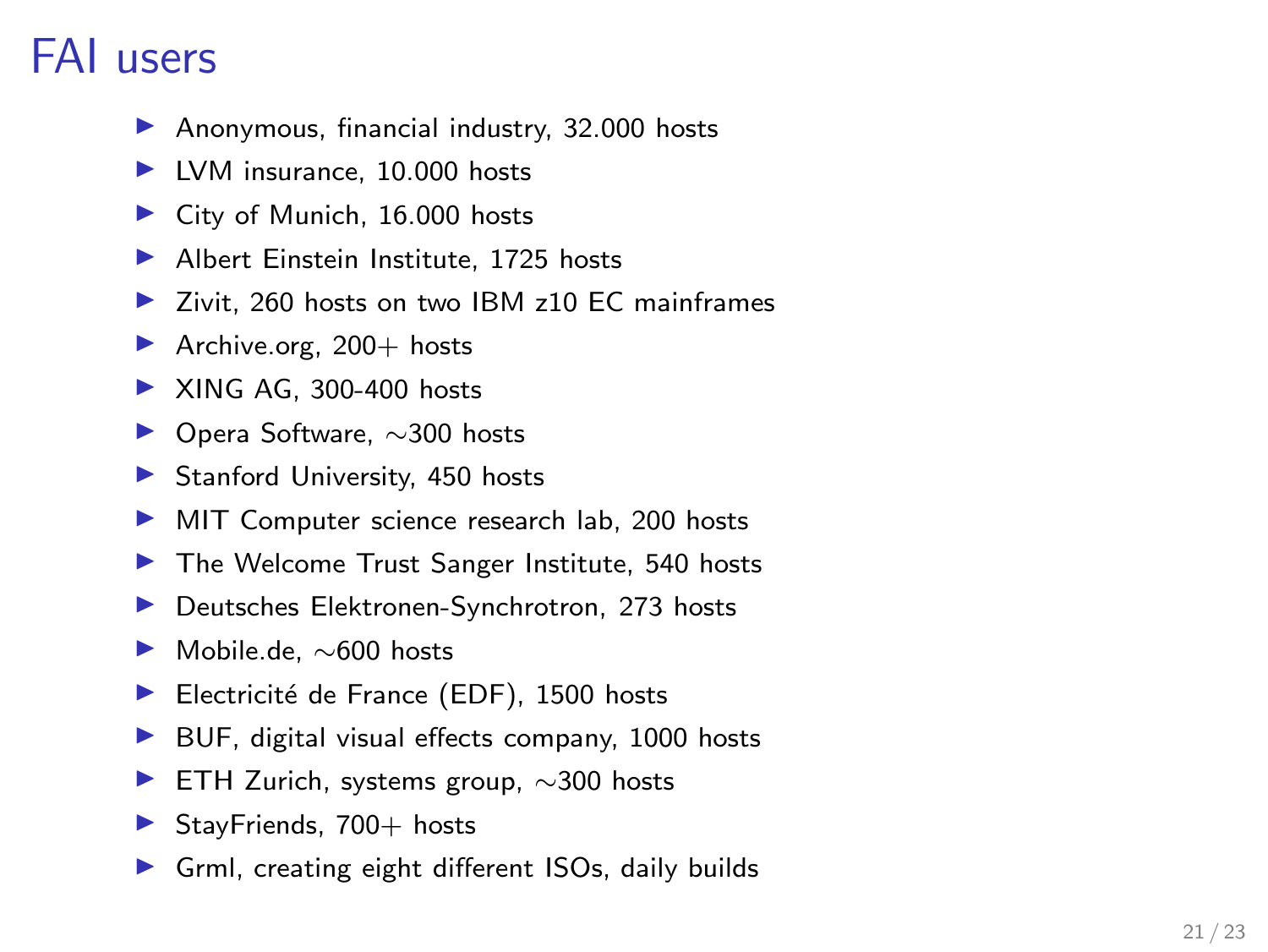### fai-monitor-gui